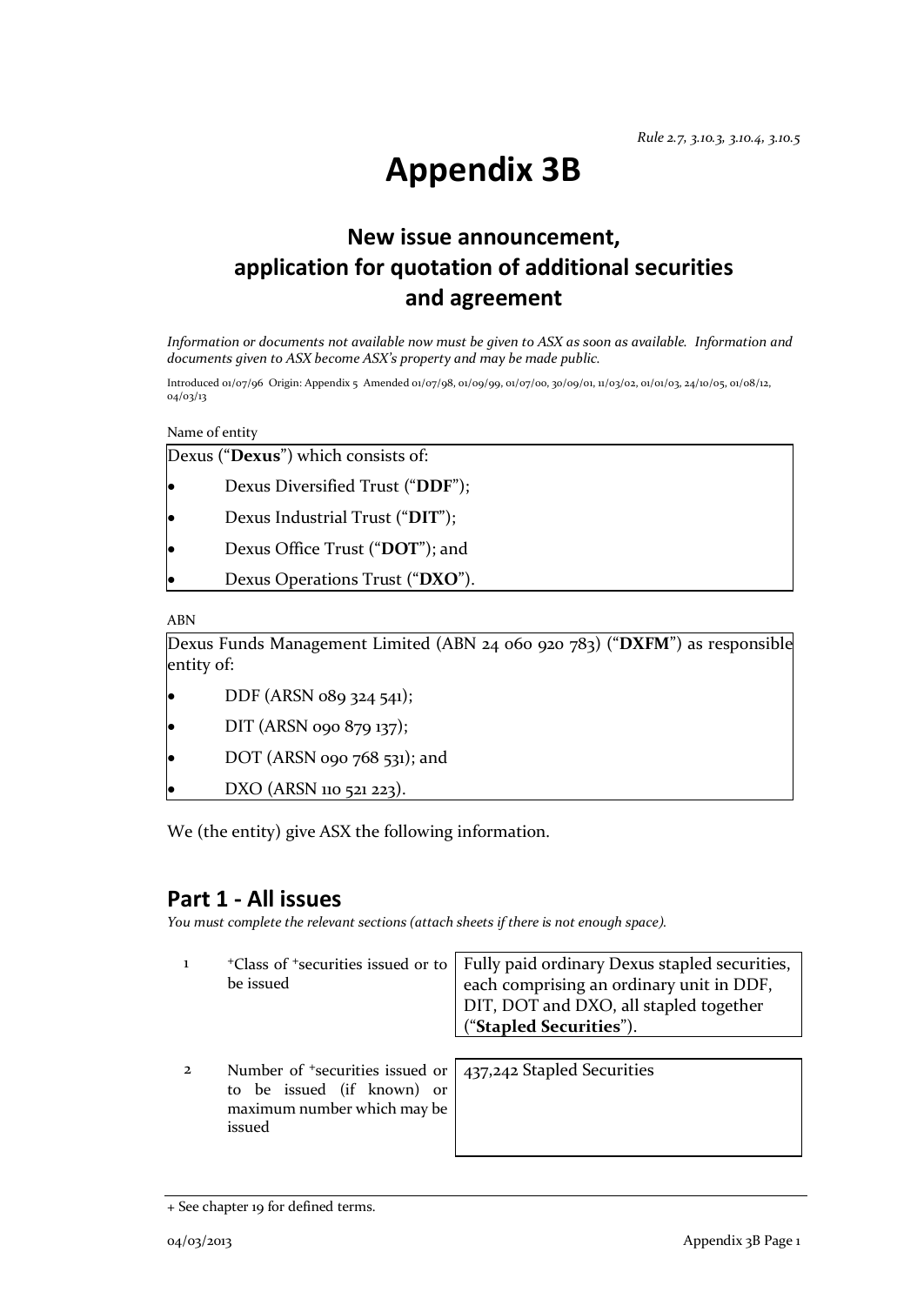| 3 | Principal terms of the <sup>+</sup> securities  <br>(e.g. if options, exercise price and |  |  |  |  |
|---|------------------------------------------------------------------------------------------|--|--|--|--|
|   | expiry date; if partly paid                                                              |  |  |  |  |
|   | *securities, the amount                                                                  |  |  |  |  |
|   | outstanding and due dates for                                                            |  |  |  |  |
|   | payment; if <sup>+</sup> convertible                                                     |  |  |  |  |
|   | securities, the conversion price  <br>and dates for conversion)                          |  |  |  |  |

4 Do the +securities rank equally in all respects from the <sup>+</sup>issue date with an existing +class of quoted +securities?

> If the additional +securities do not rank equally, please state:

- the date from which they do
- the extent to which they participate for the next dividend, (in the case of a trust, distribution) or interest payment
- the extent to which they do not rank equally, other than in relation to the next dividend, distribution or interest payment

5 Issue price or consideration | \$9.96 per Stapled Security.

6 Purpose of the issue (If issued as consideration for the acquisition of assets, clearly identify those assets)

6a Is the entity an +eligible entity that has obtained security holder approval under rule 7.1A?

> If Yes, complete sections 6b – 6h *in relation to the +securities the subject of this Appendix 3B*, and comply with section 6i

No.

The purpose of this equity raising is to partially fund the acquisition of 3 properties

and for general corporate purposes.

Yes – the Stapled Securities will be fully paid and from the date of issue rank equally for distributions and other rights with existing Stapled Securities.

The terms of the Stapled Securities are set out in the constitutions for each trust applicable to units which form part of

Stapled Securities.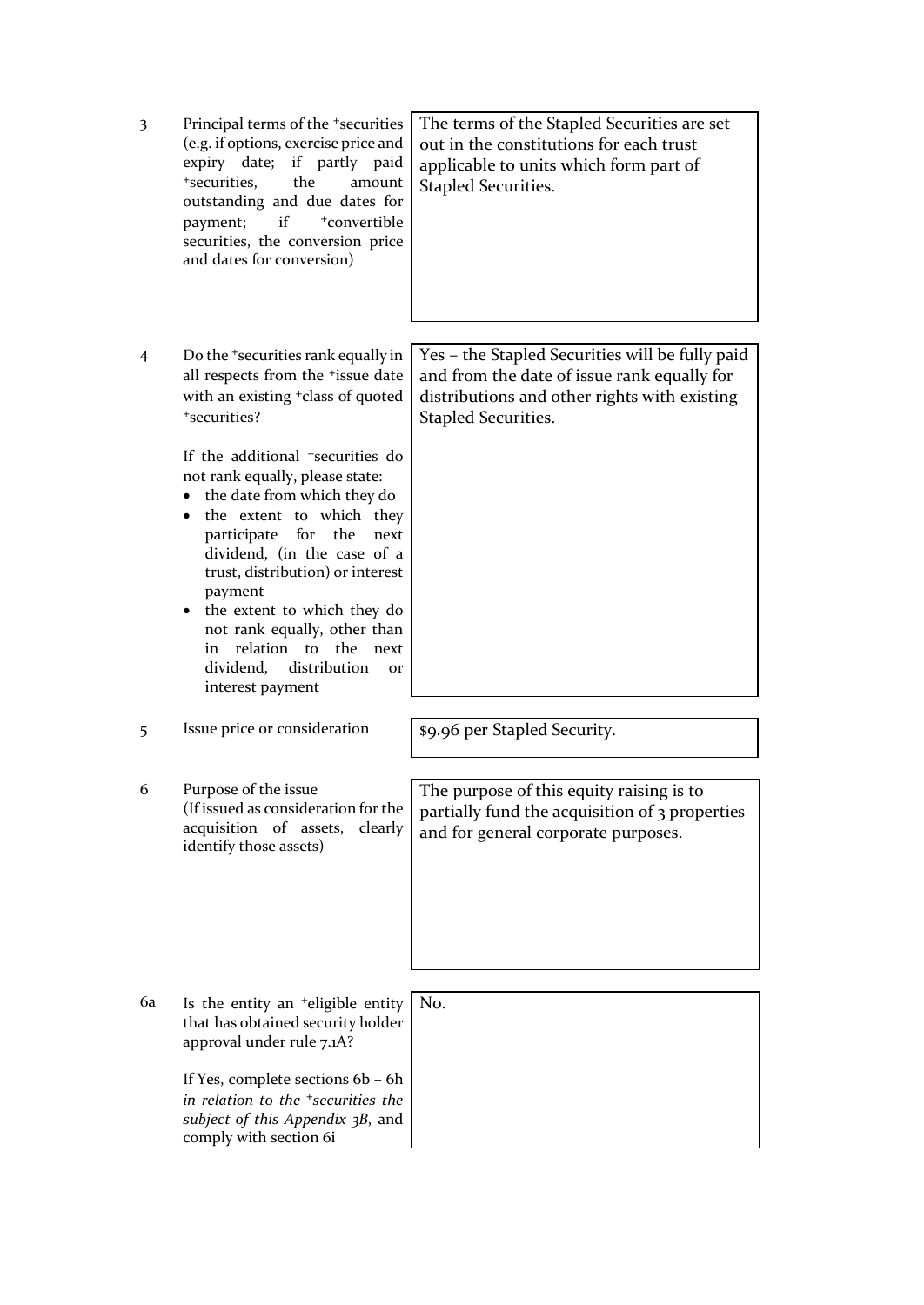| 6b | The date the security holder<br>resolution under rule 7.1A was<br>passed                                                                                                                                                                | Not applicable.                               |
|----|-----------------------------------------------------------------------------------------------------------------------------------------------------------------------------------------------------------------------------------------|-----------------------------------------------|
| 6c | Number of <sup>+</sup> securities issued<br>without security holder approval<br>under rule 7.1                                                                                                                                          | Not applicable.                               |
| 6d | Number of <sup>+</sup> securities issued<br>with security holder approval<br>under rule 7.1A                                                                                                                                            | Not applicable.                               |
| 6e | Number of <sup>+</sup> securities issued<br>with security holder approval<br>under rule 7.3, or<br>another<br>specific security holder approval<br>(specify date of meeting)                                                            | Not applicable.                               |
| 6f | Number of <sup>+</sup> securities issued<br>under an exception in rule 7.2                                                                                                                                                              | Not applicable.                               |
| 6g | If <sup>+</sup> securities issued under rule<br>7.1A, was issue price at least 75%<br>of 15 day VWAP as calculated<br>under rule 7.1A.3? Include the<br>*issue date and both values.<br>Include the source of the VWAP<br>calculation.  | Not applicable.                               |
| 6h | If <sup>+</sup> securities were issued under<br>for<br>rule<br>7.1A<br>non-cash<br>consideration,<br>state<br>date on<br>which valuation of consideration<br>was released to ASX Market<br>Announcements                                | Not applicable.                               |
| 6i | Calculate the entity's remaining<br>issue capacity under rule 7.1 and<br>rule 7.1A - complete Annexure 1<br>and release to ASX Market<br>Announcements                                                                                  | Not applicable.                               |
| 7  | <sup>+</sup> Issue dates                                                                                                                                                                                                                | 17 August 2017 for the purposes of rule 19.12 |
|    | Note: The issue date may be prescribed by ASX<br>(refer to the definition of issue date in rule<br>19.12). For example, the issue date for a pro rata<br>entitlement issue must comply with the<br>applicable timetable in Appendix 7A. |                                               |
|    | Cross reference: item 33 of Appendix 3B.                                                                                                                                                                                                |                                               |
|    |                                                                                                                                                                                                                                         |                                               |

<sup>+</sup> See chapter 19 for defined terms.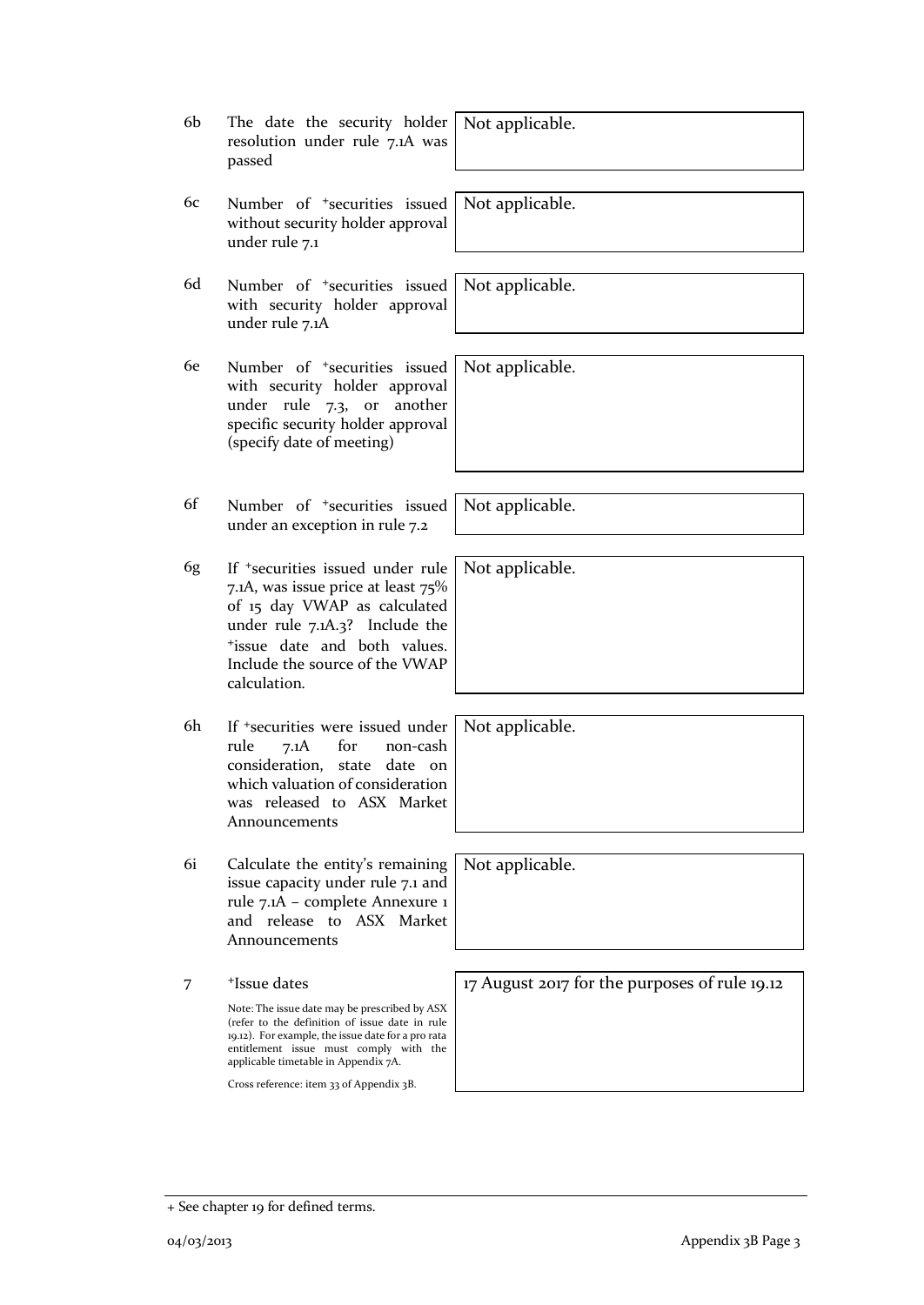8 Number and <sup>+</sup>class of all <sup>+</sup>securities quoted on ASX (*including* the <sup>+</sup>securities in section 2 if applicable)

| Number            | <sup>+</sup> Class  |
|-------------------|---------------------|
| $1,016,967,300+$  | Fully paid ordinary |
| 437,242           | Stapled Securities. |
| $= 1,017,404,542$ |                     |
|                   |                     |
|                   |                     |
|                   |                     |
|                   |                     |
|                   |                     |

Number + Class

Nil.

- 9 Number and <sup>+</sup>class of all <sup>+</sup>securities not quoted on ASX (*including* the <sup>+</sup>securities in section 2 if applicable)
- 10 Dividend policy (in the case of a trust, distribution policy) on the increased capital (interests)

Same as existing securities from the date of issue.

# **Part 2 - Pro rata issue**

| 11 | security holder approval   Not applicable.<br><i>ls</i><br>required?                                                 |                 |
|----|----------------------------------------------------------------------------------------------------------------------|-----------------|
| 12 | Is the issue renounceable or non-<br>renounceable?                                                                   | Not applicable. |
| 13 | Ratio in which the $\pm$ securities will   Not applicable.<br>be offered                                             |                 |
| 14 | <sup>+</sup> Class of <sup>+</sup> securities to which the   Not applicable.<br>offer relates                        |                 |
| 15 | to determine<br>+Record date<br>entitlements                                                                         | Not applicable. |
| 16 | holdings on different<br>Will<br>registers (or subregisters) be<br>calculating<br>for<br>aggregated<br>entitlements? | Not applicable. |
| 17 | Policy for deciding entitlements<br>in relation to fractions                                                         | Not applicable. |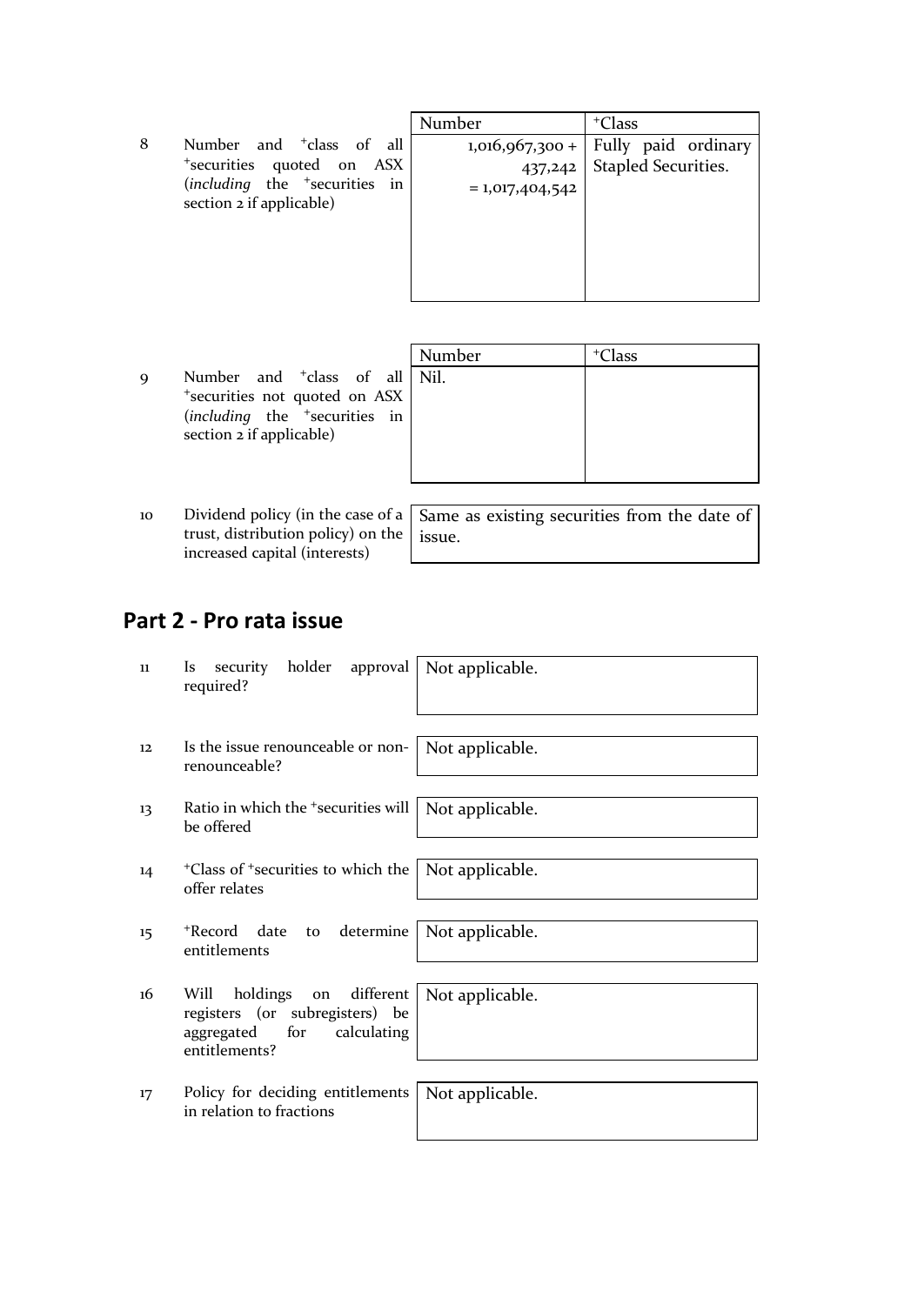| 18 | Names of countries in which the<br>entity has security holders who<br>will not be sent new<br>offer<br>documents<br>Note: Security holders must be told how their<br>entitlements are to be dealt with.<br>Cross reference: rule 7.7. | Not applicable. |
|----|---------------------------------------------------------------------------------------------------------------------------------------------------------------------------------------------------------------------------------------|-----------------|
| 19 | of<br>Closing date<br>for<br>receipt<br>acceptances or renunciations                                                                                                                                                                  | Not applicable. |
| 20 | Names of any underwriters                                                                                                                                                                                                             | Not applicable. |
| 21 | Amount of any underwriting fee<br>or commission                                                                                                                                                                                       | Not applicable. |
| 22 | Names of any brokers to the issue                                                                                                                                                                                                     | Not applicable. |
| 23 | Fee or commission payable to the<br>broker to the issue                                                                                                                                                                               | Not applicable. |
| 24 | Amount of any handling fee<br>payable to brokers who lodge<br>acceptances or renunciations on<br>behalf of security holders                                                                                                           | Not applicable. |
| 25 | If the issue is contingent on<br>security holders' approval, the<br>date of the meeting                                                                                                                                               | Not applicable. |
| 26 | Date entitlement and acceptance   Not applicable.<br>form and offer documents will be<br>sent to persons entitled                                                                                                                     |                 |
| 27 | If the entity has issued options,<br>and the terms entitle option<br>holders to participate on exercise,<br>the date on which notices will be<br>sent to option holders                                                               | Not applicable. |
| 28 | Date rights trading will begin (if<br>applicable)                                                                                                                                                                                     | Not applicable. |
| 29 | Date rights trading will end (if<br>applicable)                                                                                                                                                                                       | Not applicable. |

<sup>+</sup> See chapter 19 for defined terms.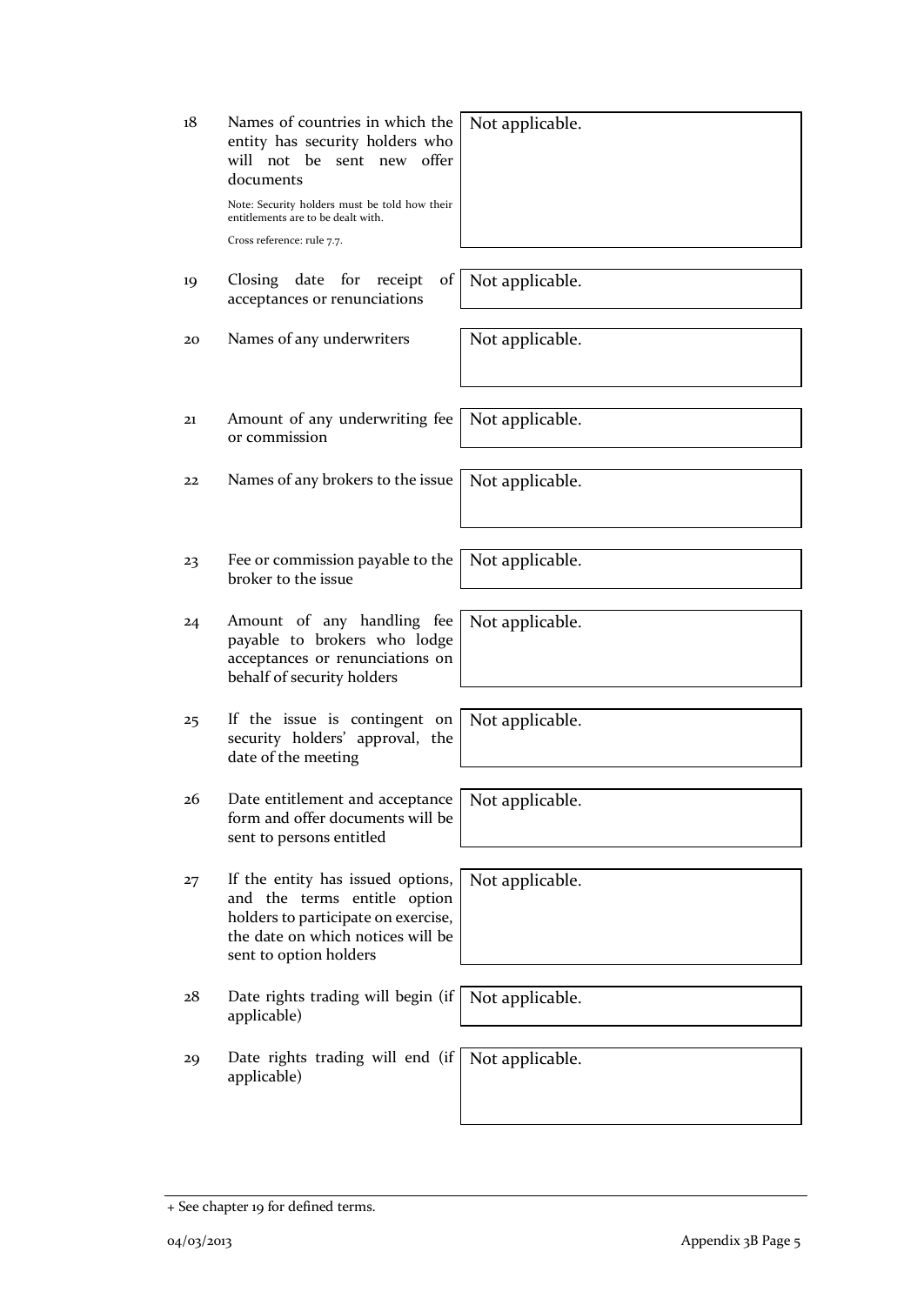| 30 | How do security holders sell their   Not applicable.<br>entitlements in full through a<br>broker?             |                 |
|----|---------------------------------------------------------------------------------------------------------------|-----------------|
| 31 | How do security holders sell part<br>of their entitlements through a<br>broker and accept for the<br>balance? | Not applicable. |
| 32 | How do security holders dispose<br>of their entitlements (except by<br>sale through a broker)?                | Not applicable. |
| 33 | <sup>+</sup> Issue date                                                                                       | Not applicable. |

### **Part 3 - Quotation of securities**

*You need only complete this section if you are applying for quotation of securities*

- 34 Type of +securities (*tick one*)
- (a)  $\overline{|\mathbf{X}|}$  \*Securities described in Part 1
- 

#### (b) | All other + securities

Example: restricted securities at the end of the escrowed period, partly paid securities that become fully paid, employee incentive share securities when restriction ends, securities issued on expiry or conversion of convertible securities

#### **Entities that have ticked box 34(a)**

#### **Additional securities forming a new class of securities**

|           |  |  | Tick to indicate you are providing the information or |  |
|-----------|--|--|-------------------------------------------------------|--|
| documents |  |  |                                                       |  |

35 If the <sup>+</sup>securities are <sup>+</sup>equity securities, the names of the 20 largest holders of the additional <sup>+</sup>securities, and the number and percentage of additional <sup>+</sup>securities held by those holders 36 If the <sup>+</sup>securities are <sup>+</sup>equity securities, a distribution schedule of the additional <sup>+</sup>securities setting out the number of holders in the categories

| $1 - 1,000$      |
|------------------|
| $1,001 - 5,000$  |
| 5,001 - 10,000   |
| 10,001 - 100,000 |
| 100,001 and over |

37 A copy of any trust deed for the additional +securities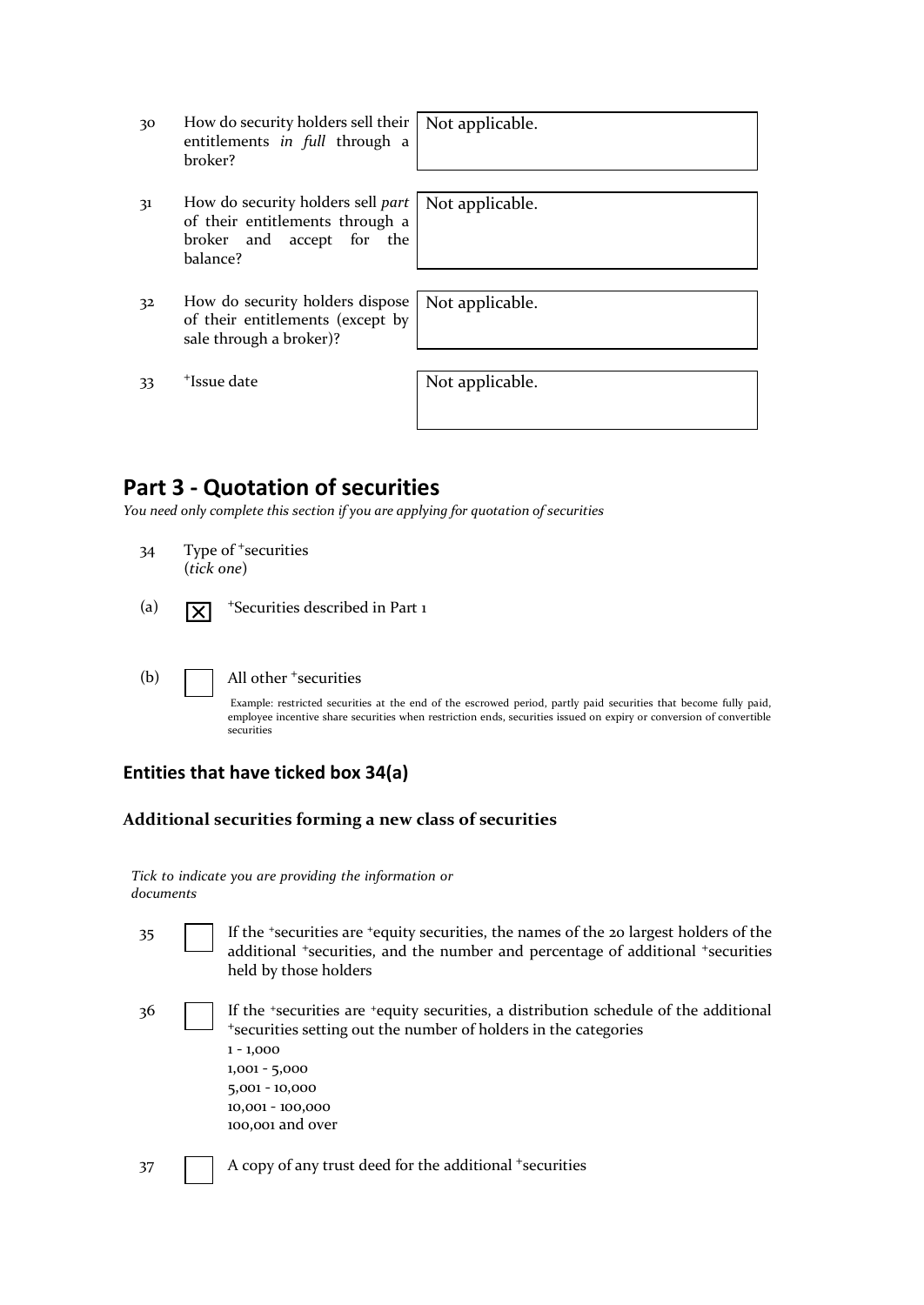# Entities that have ticked box 34(b)

| 38 | Number of <sup>+</sup> securities for which<br><sup>+</sup> quotation is sought                                                                                                                                                                                                                                                                                                                                                                | Not applicable. |                    |
|----|------------------------------------------------------------------------------------------------------------------------------------------------------------------------------------------------------------------------------------------------------------------------------------------------------------------------------------------------------------------------------------------------------------------------------------------------|-----------------|--------------------|
| 39 | <sup>+</sup> Class of <sup>+</sup> securities for which<br>quotation is sought                                                                                                                                                                                                                                                                                                                                                                 | Not applicable. |                    |
| 40 | Do the <sup>+</sup> securities rank equally in<br>all respects from the <sup>+</sup> issue date<br>with an existing <sup>+</sup> class of quoted<br>*securities?                                                                                                                                                                                                                                                                               | Not applicable. |                    |
|    | If the additional <sup>+</sup> securities do not<br>rank equally, please state:<br>the date from which they do<br>extent to<br>which they<br>the<br>for<br>the<br>participate<br>next<br>dividend, (in the case of a trust,<br>distribution)<br>interest<br>or<br>payment<br>the extent to which they do not<br>$\bullet$<br>rank equally, other than in<br>relation to the next dividend,<br>distribution<br>interest<br><b>Or</b><br>payment |                 |                    |
| 41 | Reason for request for quotation<br>now                                                                                                                                                                                                                                                                                                                                                                                                        | Not applicable. |                    |
|    | Example: In the case of restricted securities, end<br>of restriction period                                                                                                                                                                                                                                                                                                                                                                    |                 |                    |
|    | (if issued upon conversion of<br>another <sup>+</sup> security, clearly identify<br>that other +security)                                                                                                                                                                                                                                                                                                                                      |                 |                    |
|    |                                                                                                                                                                                                                                                                                                                                                                                                                                                |                 |                    |
|    |                                                                                                                                                                                                                                                                                                                                                                                                                                                | Number          | <sup>+</sup> Class |
| 42 | and <sup>+</sup> class<br>of<br>Number<br>all<br><sup>+</sup> securities<br>quoted<br>on<br><b>ASX</b><br>(including the <sup>+</sup> securities in clause                                                                                                                                                                                                                                                                                     | Not applicable. | Not applicable.    |

## **Quotation agreement**

 $(38)$ 

<sup>+</sup> See chapter 19 for defined terms.